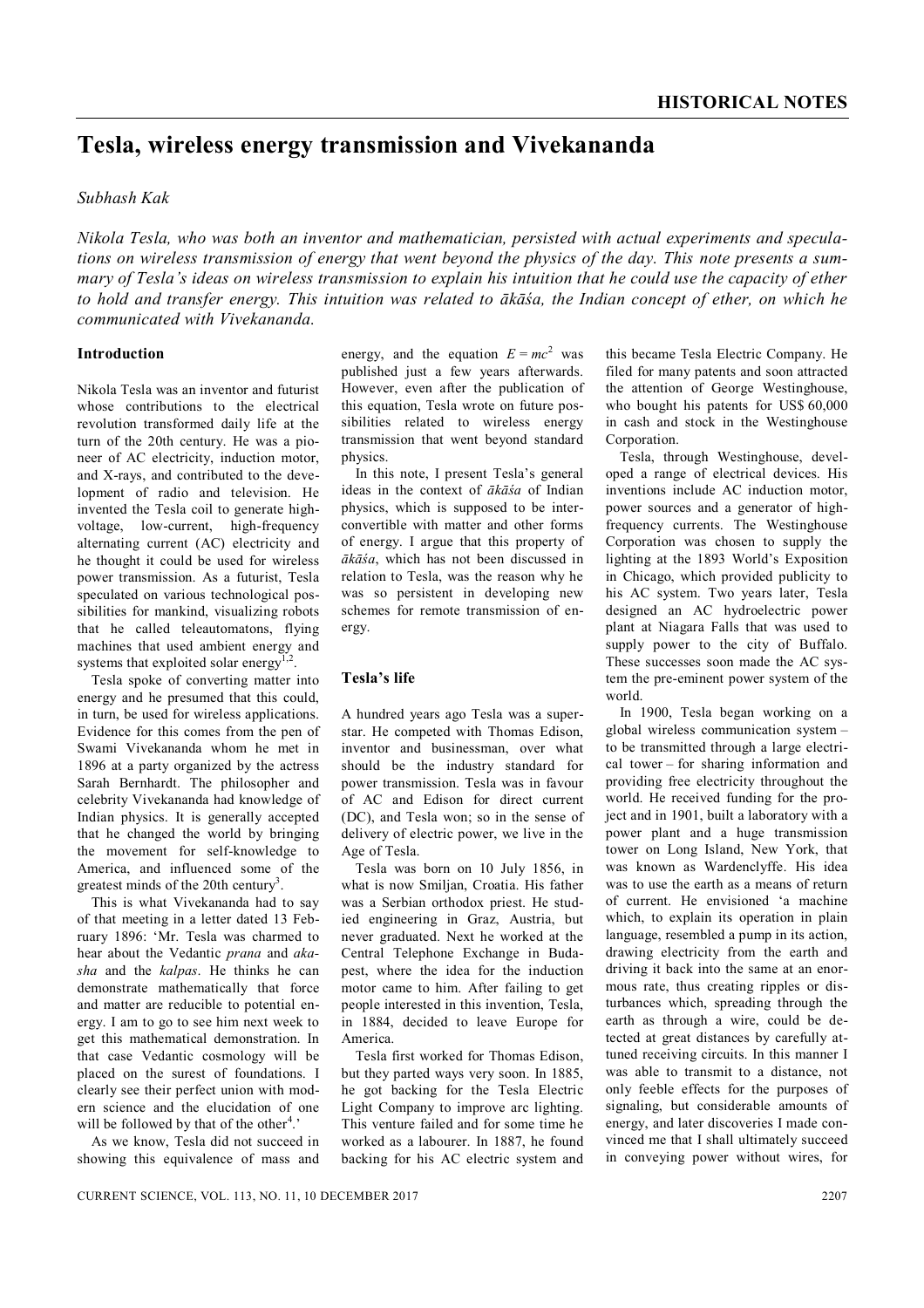# HISTORICAL NOTES

industrial purposes, with high economy, and to any distance, however great'<sup>5</sup>.

As doubts about the plausibility of Tesla's system arose and his rival, Guglielmo Marconi, won the financial support of Andrew Carnegie and Thomas Edison, Tesla was forced to abandon the project. The Wardenclyffe staff was laid off in 1906 and by 1915, the site had fallen into foreclosure. Two years later Tesla declared bankruptcy.

After his death in 1943, Tesla fell into relative obscurity. However, in 1960, the General Conference on Weights and Measures named the SI unit of magnetic flux density the 'tesla' in his honour. Thus science has immortalized his name.

#### **Tesla's general ideas on wireless transfer of energy**

Tesla concluded that the atmosphere itself could conduct electricity and this could be used to send energy without the need for wires. He had two broad ideas:

1. Electricity can be conducted through the atmosphere and he hoped that methods could be devised to control its distribution from one place to another. He believed that very high voltages in the range 15–20 million volts could be used for this purpose, at a height of 30,000–35,000 feet above sea level. He argued that such a system will be more efficient than an omnidirectional broadcasting antenna as is the case of radio transmissions, and thus allow the construction of a 'World Wireless Telephony and Telegraphy System'. He believed this would make transmission of simultaneous and non-interfering messages practical in a manner which is reminiscent of modern computer networks<sup>6</sup>.

2. Energy could be transmitted through the earth by exploiting its resonances. 'The chief discovery, which satisfied me thoroughly as to the practicability of my plan, was made in 1899 at Colorado Springs, where I carried on tests with a generator of fifteen hundred kilowatt capacity and ascertained that under certain conditions the current was capable of passing across the entire globe and returning from the antipodes to its origin with undiminished strength. It was a result so unbelievable that the revelation at first almost stunned me. I saw in a flash that by properly organized apparatus at

sending and receiving stations, power virtually in unlimited amounts could be conveyed through the earth at any distance, limited only by the physical dimensions of the globe, with an efficiency as high as ninety-nine and onehalf per cent<sup>6</sup>.'

Tesla also believed that energy could be extracted from the sun's rays and, in this sense, he was a pioneer of solar energy as well<sup>7</sup>. He thought that directed electromagnetic energy in the atmosphere could be used for the propulsion of flying machines without the need for ground connection.

## *Ākāśa* **and Indian physics**

Indian physical ideas, of which the concept of the *ākāśa* is a part, are described in the Vaiśesika system<sup>8</sup>. It has categories not only for space–time–matter, but also for attributes related to perception of matter. It starts with six categories (*padārthas*) that are nameable and knowable. Nothing beyond these six fundamentals is necessary, because they are sufficient to describe everything in the universe, from concrete matter to the abstract atom.

The six categories are: substance, quality, motion, universal, particularity and inherence. The first three have objective existence and the last three are a product of intellectual discrimination. Universals are recurrent generic properties in substances, qualities and motions. Particularities reside exclusively in the eternal, non-composite substances, that is, in the individual atoms, souls and minds, and in the unitary substances ether, space and time. Inherence is the relationship between entities that exist at the same time. It is the binding amongst categories that makes it possible to synthesize experience.

Of the six categories, the basic one is that of substance and the other five are qualities associated with the substance. Observers belong to the system in an integral fashion, for, if there were no sentient beings in the universe, there would be no need for these categories.

There are nine classes of substances, some of which are non-atomic, some atomic, and others all-pervasive. The non-atomic ground is provided by the three substances of *ākāśa*, space, and time, which are unitary and indestructible; *prthivī*, *āpas*, *tejas* and *vāyu* are atomic composed of indivisible and indestructible atoms. The basic atoms of *prthivī*, *āpas*, *tejas* and *vāyu* will be represented by *P*, *Ap*, *T* and *V* respectively.

The sequence of evolution of the elements, which occurs in extraordinary circumstances, is given as  $V \to T \to$  $Ap \rightarrow P$ .

The ordinary molecules of matter have all the basic atoms present in them. The interactions of the atoms are governed by four different forces: *P* interacts with all the four, *Ap* with three, *T* with two and *V* with one.

The commentators of the Vaiśesika claim that only *P* and *Ap* have mass; *T* and  $V$  do not<sup>9</sup>. The four atoms are a function of four different subtle elements called Ru (*rūpa*), Ra (*rasa*), Ga (*gandha*) and Sp (*sparśa*). Symbolically, we may summarize this in terms of the following expressions

$$
P: \phi_1
$$
 (Ru, Ra, Ga, Sp), 
$$
Ap: \phi_2
$$
 (Ru, Ra, Sp), 
$$
T: \phi_3
$$
 (Ru, Sp), 
$$
V: \phi_4
$$
 (Sp).

Molecules that are comprised of many atoms may be represented by

Molecule:  $\varphi$  ( $P_m$ ,  $Ap_n$ ,  $T$ ,  $V$ ),

with mass equal to  $mMass(P)$  +  $n$ Mass( $Ap$ ), since *T* and *V* do not possess mass.

In this system, distinguishing characteristics and motion are essential for the classification of matter. Space and time are identified through motion of matter or in relation to the motion of the sun. Among the substances, four are material (that is consisting of atoms) and capable of motion, whereas others (time, space, *ākāśa*) are non-material and, therefore, no motion may be associated with them.

When the universe ceases to be at the end of the cosmic cycle (*kalpa* mentioned in Vivekananda's letter), matter is not annihilated; rather, it reaches a quiescent state where its atoms have no extrinsic motion and so become invisible, which appears similar to the conception of the state of the giant atom at the beginning of the cycle of creation. The lack of motion represents a cessation of